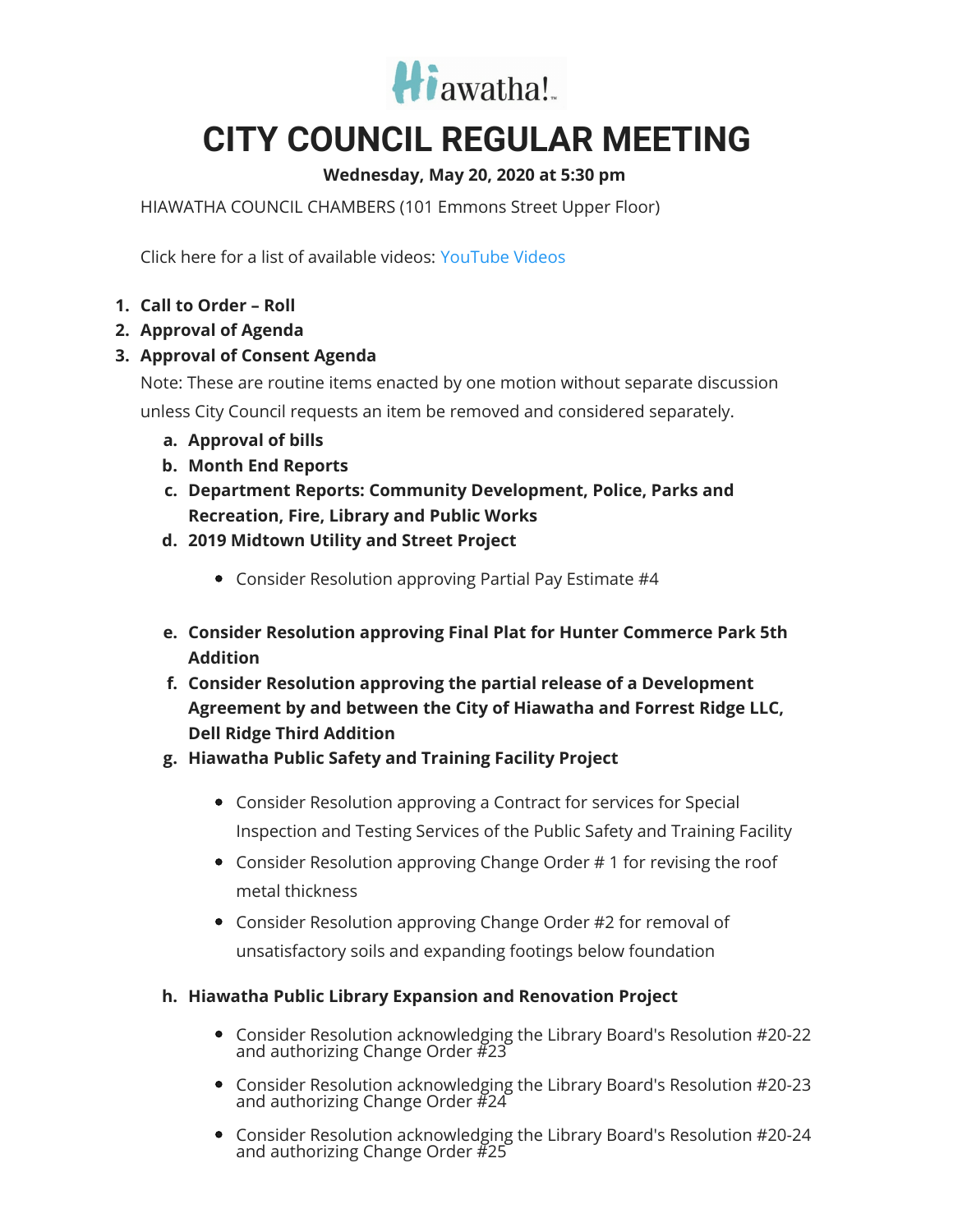- Consider Resolution acknowledging the Library Board's Resolution #20-25 and declining Change Order #26
- Consider Resolution acknowledging the Library Board's Resolution #20-26 and declining Change Order #27
- Consider Resolution acknowledging the Library Board's Resolution #20-27 and authorizing Change Order #28
- Consider Resolution acknowledging the Library Board's Resolution #20-28 and declining Change Order #29
- Consider Resolution acknowledging the Library Board's Resolution #20-29 and declining Change Order #30

#### **i. Hiawatha Public Library Expansion and Renovation Project IT, DATA, and Technology Communications**

- Consider Resolution acknowledging the Library Board's Resolution #20-32 and authorizing Change Order  $#1$
- **j. Consider Resolution approving a Professional Services Agreement for Trail Lighting for Tucker Park and Clark Park Trail**
- **k. Consider Resolution authorizing the Parks Department purchase of shade panels for the Guthridge Park Splash Pad**
- **l. Consider Resolution approving Parks Department purchase of a new dump trailer**
- **m. Consider Resolution authorizing 28E Agreement between Cedar Rapids, Hiawatha, Linn County, Marion, and Robins for Phases I, II, and III, including Segments A thorugh G of the Tower Terrace Road Transportation Corridor Improvements (Interchange I-380 to Hwy 13) in which Professional Services for a NEPA Study and Project Design Report is to be Provided**
- **n. Consider Resolution approving contractor Final Payment for 204 3rd Avenue in connection with the CDBG Housing Rehab**

#### **4. Citizens Input**

(3 Minutes) Limited to items not on current agenda

**5. Report from Council Members / Mayor / City Administrator**

#### **Business**

- **6. PUBLIC HEARING - to consider a proposed Amendment No. 15 to the Hiawatha Urban Renewal Plain in the City of Hiawatha, State of Iowa**
	- **a. Consider Resolution determining an area of the City to be an economic development area, and that the rehabilitation, conservation, redevelopment, development or a combination thereof, of such area is necessary in the interest of the public health, safety or welfare of the residents of the City; designating such area as appropriate for urban renewal projects; and adopting the Amendment No. 15 to the Hiawatha Urban Renewal Plan**
- **7. Discussion/Possible Action COVID-19 and Reopening City Facilities**
- **8. Placement of items for next Agenda/Work Session**